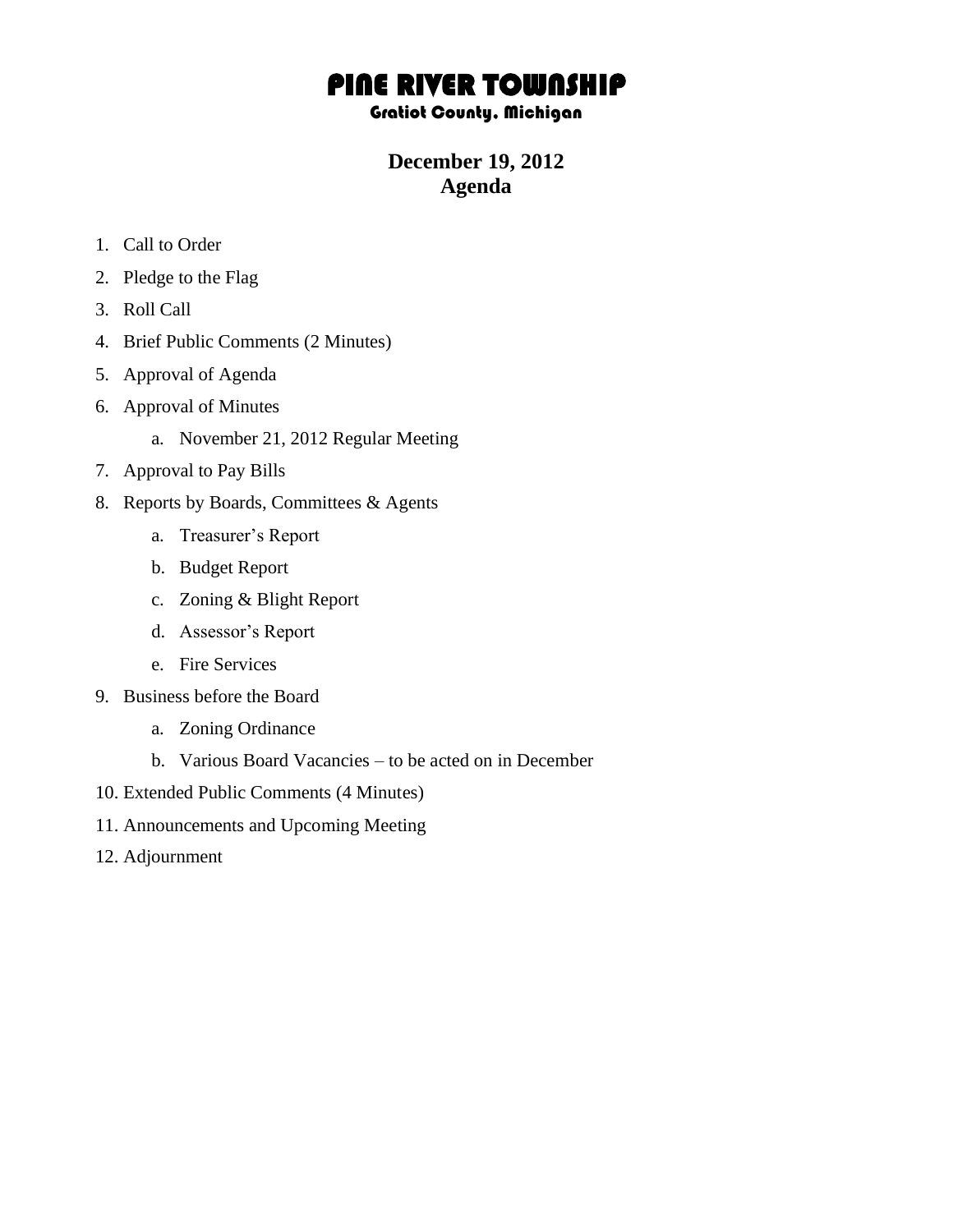## **MINUTES OF THE PINE RIVER TOWNSHIP BOARD MONTHLY MEETING DECEMBER 19, 2012**

- 1. The regular monthly meeting of the Pine River Township Board was called to order at 7:00 pm by Supervisor Beeson at the Township Hall.
- 2. Pledge the flag: The board and the public said the pledge to the flag.
- 3. Roll Call: Beeson: present, Moeggenborg: present, Rademacher: present, Best: present, Baker: present. All Board Members present.
- 4. Brief Public comments (2 minutes): John Renneberg – mentioned that the County Commissioners.
- 5. Approve the Agenda: Motion by Best: second by Moeggenborg: to approve the amended agenda as presented. All board members approved. Motion carried 5-0.
- 6. Approve the Minutes:

Motion by Moeggenborg: second by Best: to approve the Regular Meeting Minutes of November 21, 2012. All board members approved. Motion carried 5-0.

- 7. Approval to Pay Bills: Motion made by Moeggenborg: second by Baker: to pay bills as presented in the amount of \$13,548.26. All board members approved. Motion carried 5-0.
- 8. Reports by Boards, Committees & Agents
	- a. Treasurers Report Discussion; report placed on file.
	- b. Budget Report Discussion: report placed on file.
	- c. Zoning & Blight Officer Discussion: report placed on file
	- d. Assessor Report Discussion.
	- e. Fire Services Discussion.
- 9. Business before the Board
	- a. Zoning Ordinance Revised / Approval.

The current Zoning Ordinance has been revised and approved by the Township Planning Commission. It now has to be sent to the County Planning Commission for 30 days prior to the Township Board approving.

A special Township Board meeting may be called in late January to approve the revised Zoning Ordinance.